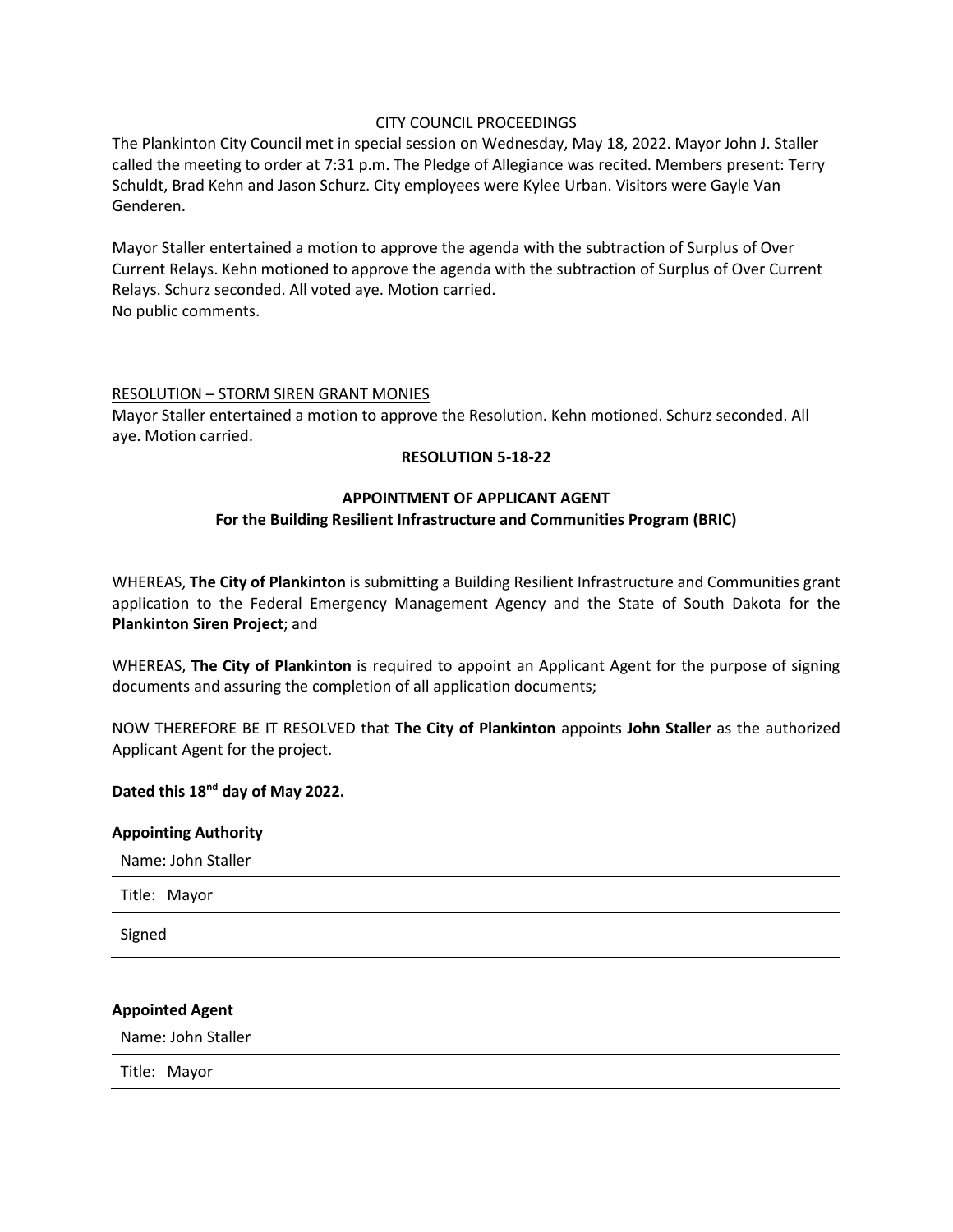Signed

### MATCHING FUNDS LETTER FOR STORM SIREN MONIES

Mayor Staller entertained a motion to accept the agreement. Schuldt motioned. Schurz seconded. All aye. Motion carried.

#### STATE & LOCAL ASSISTANCE AGREEMENT FOR HAZARD MITIGATION GRANT PROGRAM

Mayor Staller entertained a motion to accept the agreement. Kehn motioned to approve. Seconded by Schuldt. All voted aye. Motion carried.

# **STATE-LOCAL ASSISTANCE AGREEMENT for HAZARD MITIGATION GRANT PROGRAM or PRE-DISASTER MITIGATION**

**This agreement between the State of South Dakota (recipient) and City of Plankinton (the applicant/subrecipient) shall be effective on the date signed by the State and the applicant.**

**It shall apply to all Pre-Disaster Mitigation (PDM) or Hazard Mitigation Grant Program (HMGP) funds provided by or through the State to the applicant/ subrecipient for the PDM, or as a result of a Presidentially declared disaster occurring within the State. The designated representative of the applicant/subrecipient certifies that:**

- **1. The applicant/subrecipient has appointed by resolution an applicant's Local Agent/ designated representative to act on the jurisdiction's behalf and will establish and maintain a proper accounting system to record expenditures of PDM or disaster assistance funds in accordance with generally accepted accounting standards or as directed by the Governor's Authorized Representative/State Director. [NOTE: Attach a copy of the resolution to the application.]**
- **2. He/she has legal authority to apply for assistance on behalf of the applicant/subrecipient.**
- **3. The applicant/subrecipient will provide all necessary financial and managerial resources to meet the terms and conditions of receiving Federal and State PDM/disaster assistance.**
- **4. The applicant/subrecipient agrees to provide necessary local share of funding for completion of the project.**
- **5. The local cost share funding will be available within the specified time.**
- **6. The applicant/subrecipient will use PDM or disaster assistance funds solely for the**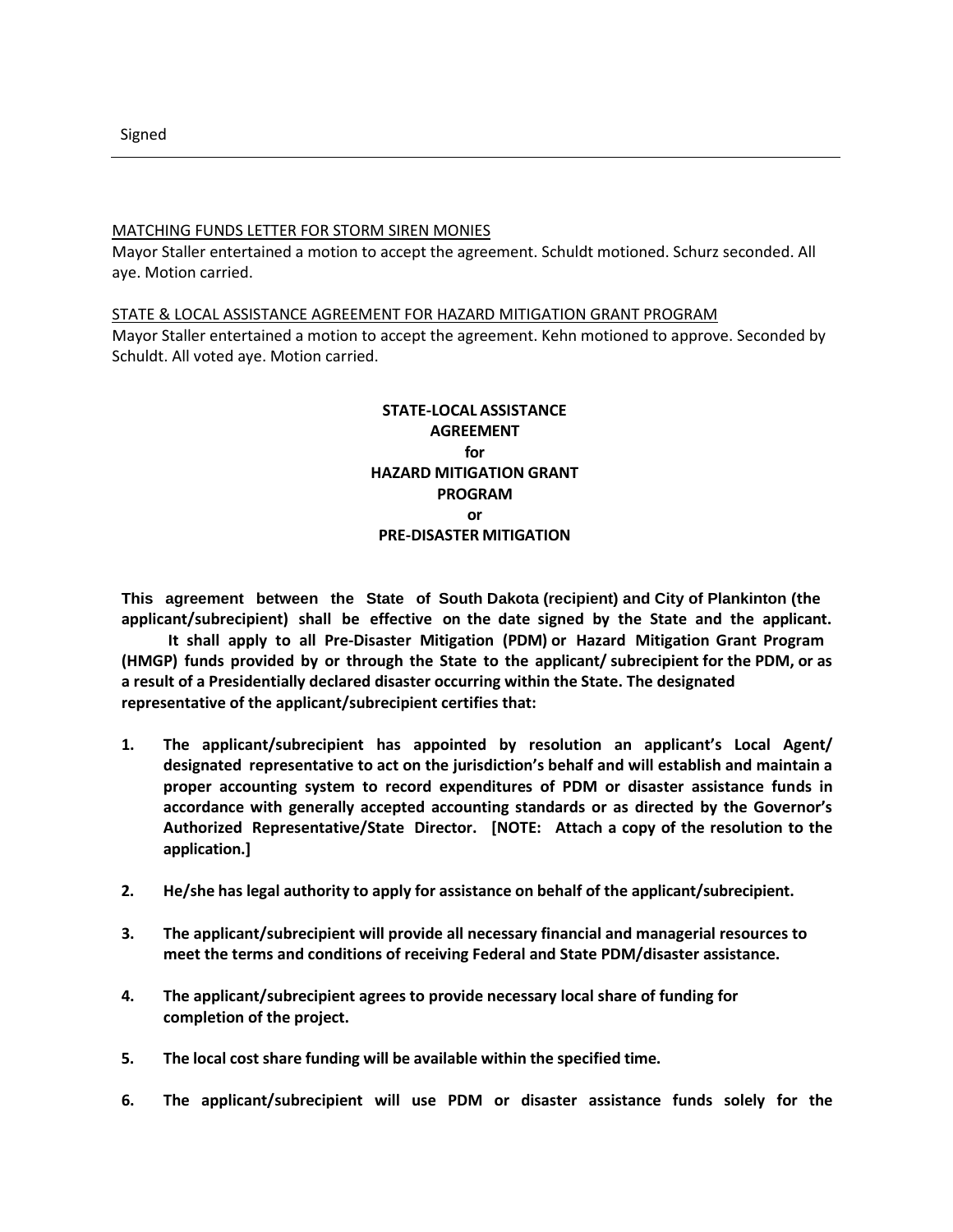**purposes for which these funds are provided and as approved by the Governor's Authorized Representative/State Director.**

- **7. The applicant/subrecipient will give State and Federal agencies, designated by the Governor's Authorized Representative/State Director, access to and the right to examine all records and documents related to use of PDM or disaster assistance funds.**
- **8. The applicant/subrecipient will return to the State, within 15 days of such request by the Governor's Authorized Representative/State Director, any advance funds which are not supported by audit or other Federal or State review of documentation maintained by the applicant for 3 years from closeout of the project.**
- **9. The applicant/subrecipient will comply with all applicable codes and standards as pertains to this project and agrees to provide maintenance as appropriate.**
- **10. The applicant/subrecipient will comply with all applicable provisions of Federal and State law and regulation in regard to procurement of goods and services.**
- **11. The applicant/subrecipient will begin project work within 45 days of approval of the grant and complete all items of work within the performance period as outlined in the grant approval letter**
- **12. The applicant/subrecipient will comply with all Federal and State statutes and regulations relating to non-discrimination (including but not limited to the Civil Rights Act, Americans with Disabilities Act, etc).**
- **13. The applicant/subrecipient will comply with the provisions of the Hatch Act limiting the political activities of public employees.**
- **14. The applicant/subrecipient will comply with the National Flood Insurance Program requirements.**
- **15. The applicant/subrecipient will not enter into cost-plus-percentage-of-cost contracts for completion of PDM or Hazard Mitigation Grant Program projects.**
- **16. The applicant/subrecipient will not enter into contracts for which payment is contingent upon receipt of State or Federal funds.**
- **17. The applicant/subrecipient will not enter into any contract with any party that is debarred or suspended from participating in Federal assistance programs.**
- **18. The applicant will comply with one of the following (as appropriate for the type of applicant) for all audit requirements: 44CFR (Part 14.2) and OMB CIR A-133 (replaces A-128).**
- **19. The applicant will comply, as applicable, with provisions of the Davis-Bacon Act relating to labor standards.**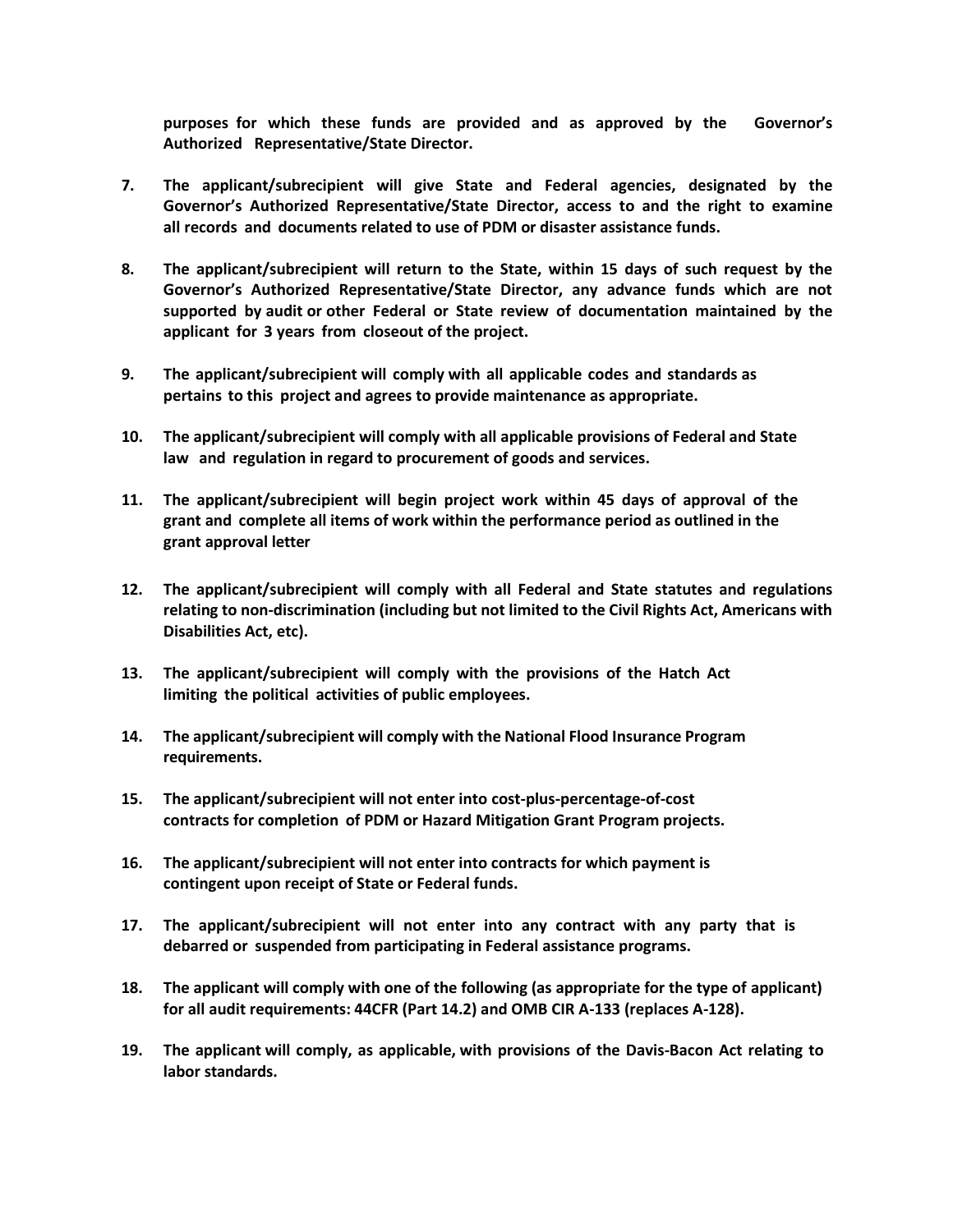## **20. PROJECT SCOPE-OF-WORK WILL NOT BE CHANGED WITHOUT PRIOR WRITTEN APPROVAL FROM FEMA.**

- **21. The applicant/subrecipient will comply with all Federal and State statutes and regulations relating to non-discrimination (including but not limited to the Civil Rights Act, Americans with Disabilities Act, etc).**
- **22. The applicant/subrecipient will comply with the provisions of the Hatch Act limiting the political activities of public employees.**
- **23. The applicant/subrecipient will comply with the National Flood Insurance Program requirements.**
- **24. The applicant/subrecipient will not enter into cost-plus-percentage-of-cost contracts for completion of PDM or Hazard Mitigation Grant Program projects.**
- **25. The applicant/subrecipient will not enter into contracts for which payment is contingent upon receipt of State or Federal funds.**
- **26. The applicant/subrecipient will not enter into any contract with any party that is debarred or suspended from participating in Federal assistance programs.**
- **27. The applicant will comply with one of the following (as appropriate for the type of applicant) for all audit requirements: 44CFR (Part 14.2) and OMB CIR A-133 (replaces A-128).**
- **28. The applicant will comply, as applicable, with provisions of the Davis-Bacon Act relating to labor standards.**

## **29. PROJECT SCOPE-OF-WORK WILL NOT BE CHANGED WITHOUT PRIOR WRITTEN APPROVAL FROM FEMA.**

- **30. The applicant/subrecipient will comply with all Federal and State statutes and regulations relating to non-discrimination (including but not limited to the Civil Rights Act, Americans with Disabilities Act, etc).**
- **31. The applicant/subrecipient will comply with the provisions of the Hatch Act limiting the political activities of public employees.**
- **32. The applicant/subrecipient will comply with the National Flood Insurance Program requirements.**
- **33. The applicant/subrecipient will not enter into cost-plus-percentage-of-cost contracts for completion of PDM or Hazard Mitigation Grant Program projects.**
- **34. The applicant/subrecipient will not enter into contracts for which payment is contingent upon receipt of State or Federal funds.**